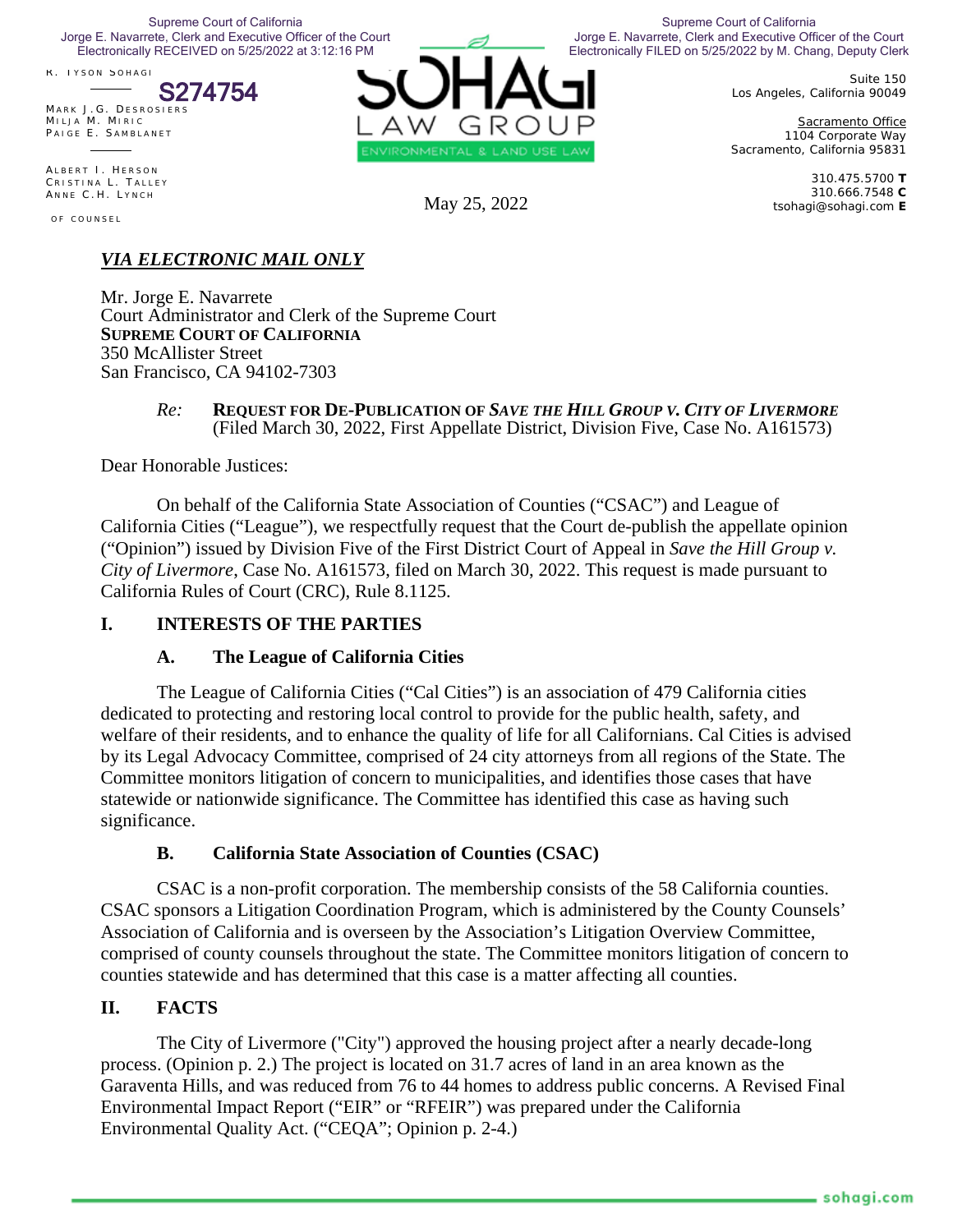## **III. SUMMARY**

The Opinion should be de-published because it confuses and conflates two distinct legal issues under CEQA, and improperly treats them as a singular issue. The Opinion conflates (1) what is required to be assumed as reasonably foreseeable growth under the No Project Alternative and the alternative environmental analysis (CEQA Guidelines, §§ 15126.6(d), (e)), with (2) the requirements for CEQA's infeasibility findings (CEQA Guidelines, § 15091(a)(3)). Similar confusion arose in *Cal. Native Plant Society v. City of Santa Cruz* (2009) 177 Cal.App.4th 957, 981, 989-999 ["*CNPS*"]:

The issue of feasibility arises at two different junctures: (1) in the assessment of alternatives [*except the No Project*] in the EIR, and (2) during the agency's later consideration of whether to approve the project…But differing factors comes into play at each stage… For the first phase—inclusion in the EIR—the standard is whether the alternative is potentially feasible… By contrast, at the second phase—the final decision on project approval— the decisionmaking body evaluates whether the alternatives are actually feasible. (See Guidelines, § 15091, subd. (a)(3).) At that juncture, the decision-makers may reject as infeasible alternatives that were identified in the EIR as potentially feasible. (*Id.* at 981. *Internal cites omitted*.)

Because the Opinion conflates these legal issues, the Opinion's factual overview is similarly unclear and inconsistent. As outlined below, (1) the Opinion simultaneously and inconsistently describes the No Project Alternative as assuming no development, while also faulting it for assuming development based upon the residential zoning. (Section IV.A.) The Opinion also makes numerous incorrect legal conclusions which are completely untethered to CEQA's well established body of case law, (2) the Opinion's conclusions on the timing and procedure for the adoption of infeasibility findings are in direct conflict with well-established case law (Section IV.B), (3) the Opinion will induce public agencies to prematurely reject alternatives in violation of the Supreme Court's holding in *Save Tara* on unlawful pre-commitment (Section IV.C), (4) the Opinion erroneously requires findings of infeasibility for alternatives when the project has no significant and unavoidable impacts (Section IV.D), (5) the Opinion implicitly and incorrectly concludes that an inability to meet project objectives is not grounds for rejecting the No Project Alternative without any legal analysis (Section IV.E), (6) the Opinion ignores that the No Project Alternative can be "based on current plans…," i.e., the existing residential zoning (Section IV.F), and (7) the Opinion fails to address case law on off-site alternatives (Section IV.G).

While we believe the Opinion reached incorrect conclusions, it also provides no legal rationale for its conclusions, which conflict with well-established case law. Given this lack of connection to existing precedent and the potential for the ruling to induce agencies to violate other requirements under CEQA, it should be de-published.

### **A. Overview of CEQA's Requirements for the No Project Alternative**

CEQA requires inclusion and analysis of a "range of reasonable alternatives to the project," including the No Project Alternative. (CEQA Guidelines, § 15126.6.) The analysis of alternatives is only required to include "a matrix displaying the major characteristics and significant environmental effects of each alternative…but in less detail than the significant effects of the project as proposed." (CEQA Guidelines, § 15126.6(d).)

As the Opinion acknowledges, the No Project Alternative includes "what would be reasonably expected to occur in the foreseeable future if the project were not approved, based on current plans…" (Opinion p. 15; CEQA Guidelines, § 15126.6(e)(2).) However, the No Project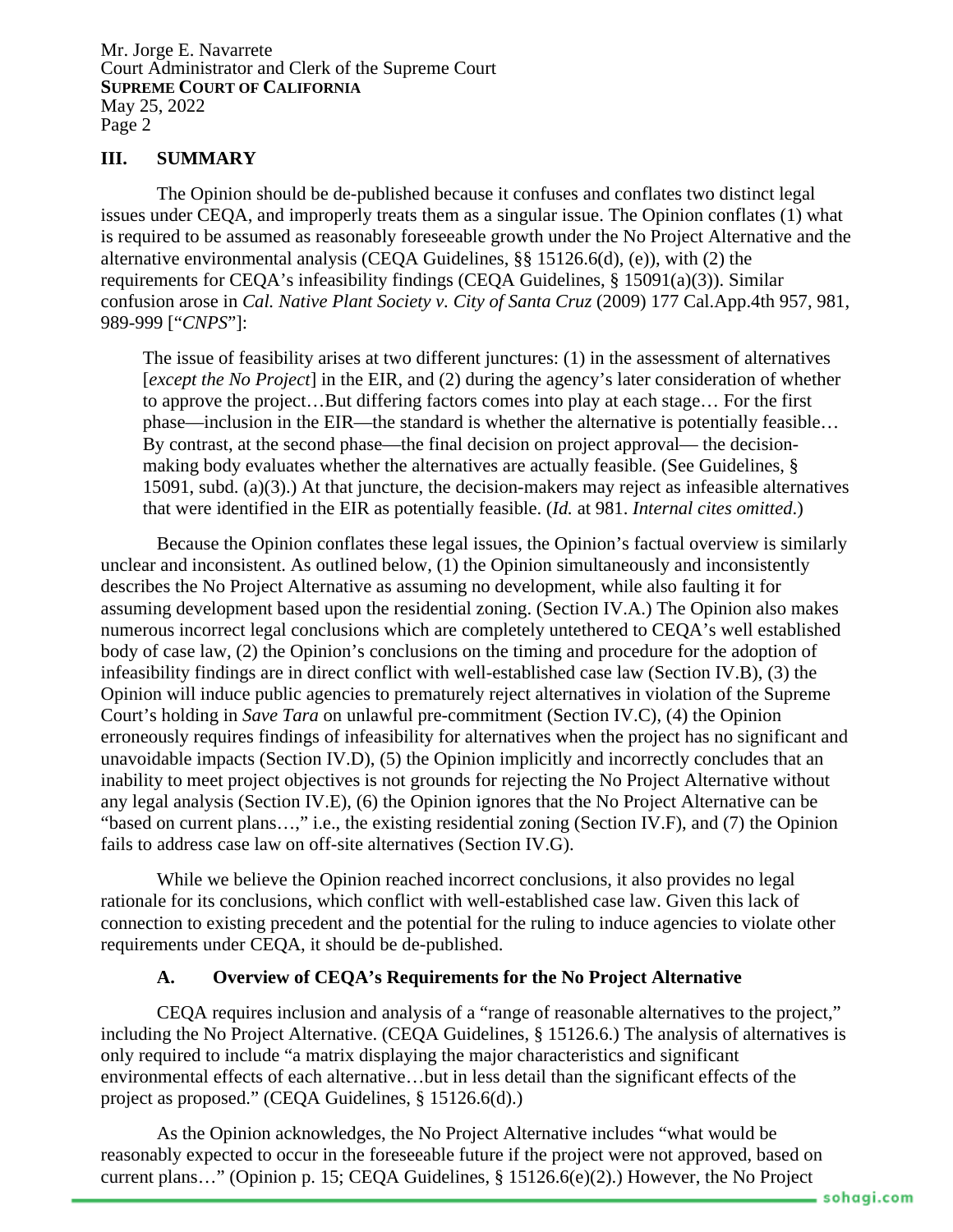Alternative is required to be included and analyzed in the EIR, *regardless of its feasibility or its ability to meet project objectives.* (CEQA Guidelines, § 15126.6(e).) In fact, the concept of feasibility is not relevant to the No Project Alternative during any part of the Draft or Final EIR process, as it is already pre-selected for inclusion.

During the EIR process, "potential feasibility" is only relevant *to the selection* of the other build alternatives; i.e., those alternatives capable of "attain[ing] most of the basic objectives of the project." (CEQA Guidelines, § 15126.6(a).) Even then, "potential feasibility" is only a relevant factor when deciding whether to *include* an alternative in the Draft EIR's alternatives comparison; it is not part of the ultimate decision-making process, as discussed above in *CNPS.*

Furthermore, project level EIRs are not required to second guess programmatic planning decisions, such as the underlying land use designations/zoning at issue in the Opinion. (See *Citizens v. Goleta Valley v. Board of Supervisors of Santa Barbara County* (1990) 52 Cal.3d 553, 571-573 [The Court held that the analysis of alternative locations in a project level EIR "would have been in contravention to the legislative goal of long-term, comprehensive planning…case-by-case reconsideration of regional land-use policies, in the context of a project specific EIR, is the very antithesis of that goal.") The ability to second guess *residential* zoning decisions has been made even more difficult due to statutory limitations imposed by the legislature to address the state's housing crisis. (See Section IV.F(1) below.)

A court's review of the description of the No Project Alternative is reviewed for "substantial evidence." (*Central Delta Water Agency v. Department of Water Resources* (2021) 69 Cal.App.5th 170, 196 ["*Central Delta Water Agency*"].) That court acknowledged where the No Project Alternative description is challenged, it applies the "substantial evidence test." Under that standard the court's "task is extraordinarily limited and focus is narrow. Did the EIR adequately describe the existing conditions *and offer a plausible vision of the foreseeable future*." (*Id.* at 196.) As the current Opinion notes, under the substantial evidence test, "the reviewing court 'may not set aside an agency's approval of an EIR on the ground that an opposite conclusion would have been equally or more reasonable'…our task is not to weigh conflicting evidence and determine who has the better argument." (Opinion p. 8.) While this standard is generically discussed in the Opinion, it is never actually applied to the analysis.

### **B. Overview of CEQA's Infeasibility Finding Requirements**

CEQA's finding requirements are governed by CEQA Guidelines § 15091, which makes it clear that such findings are adopted concurrent with project approval, *not the EIR*. More specifically that section provides that "No Public agency shall approve or carry out a project for which an EIR has been certified...unless the public agency makes one or more written findings for each of those significant effects…" The three potential findings include (1) changes have been incorporated into the project to void or substantially lessen those effects, (2) changes are within the responsibility of another agency, and (3) infeasibility findings. (CEQA Guidelines,  $\S$  15091(a)(1) - (3).)

A robust body of case law, which was completely ignored in the Opinion, has explained that "An EIR is an *environmental* impact report. As such, it is an informational document, *not one that must include ultimate determinations of economic feasibility*…*nowhere does the statute mandate that the EIR itself also contain an analysis of the feasibility of the various project alternatives or mitigation measures that it identifies.*" (*Emphasis added*; *San Franciscans Upholding the Downtown Plan v. City & County of San Francisco* (2002) 102 Cal.App.4th 656, 689-690; see also *Sierra Club v. County of Napa* (2004) 121 Cal.App.4th 1490 ["In short, Sierra Club may be correct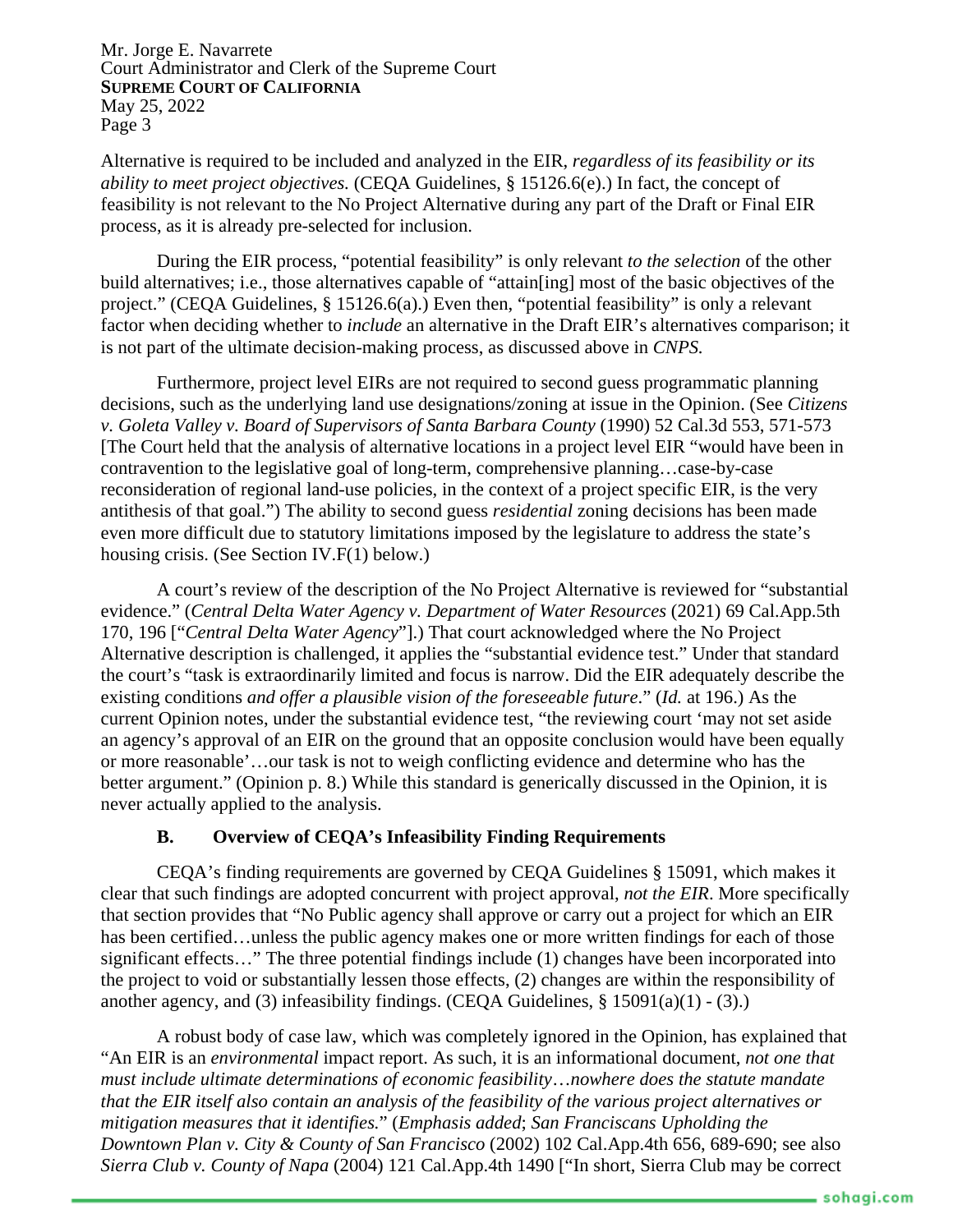that the public was not part of the debate of the economic feasibility of the project, but as we read CEQA, it does not require the public to be a part of that debate…"]; *The Flanders Foundation v. City of Carmel-by-the-Sea* (2012) 202 Cal.App.4th 603, 617-619 ["the City was not required to include the report's economic feasibility analysis in the FEIR so long as it was included in the administrative record."].)

CEQA findings are related to significant environmental impacts, *not specific alternatives*, as assumed in the Opinion. As further discussed in *CNPS* "Where an EIR has identified significant environmental effects that have not been mitigated or avoided, the agency may not approve the project unless it first finds that "[s]pecific economic, legal, social, technological, or other considerations ... make infeasible the mitigation measures or alternatives identified in the environmental impact report." (§ 21081, subd. (a)(3); Guidelines, § 15091, subd. (a)(3).)" (*CNPS, supra*, 177 Cal.App.4th at 982.)

Even where findings of infeasibility are required, "An alternative 'may be found infeasible on the ground it is inconsistent with project objectives…" (*CNPS, supra*, 177 Cal.App.4th at 1001.) Such CEQA findings are made at the time the agency decides to "approve or carry out a project." (CEQA Guidelines, § 15091(a); *CNPS, supra*, 177 Cal.App.4th at 999.)

### **IV. THE OPINION'S DISCUSSION OF THE NO PROJECT ALTERNATIVE FAILS TO ADDRESS RELEVANT LAW AND CONFLATES ISSUES**

#### **A. The Opinion Conflates the Environmental Analysis of the No Project Alternative with Analysis of Infeasibility**

The Opinion conflates the EIR's description and environmental analysis of the No Project Alternative, with findings of infeasibility. The Opinion "conclude[s] Save the Hill has raised a challenge to the *adequacy of the RFEIR's analysis* of the 'no project' alternative that is…meritorious." (Opinion at 2.)

However, the alleged faulty "analysis" referenced therein, is not a reference to the EIR's alternative analysis contemplated under CEQA Guidelines section 15126.6(d), i.e., "a matrix displaying the major characteristics and significant environmental effects of each alternative." Rather, the Opinion make it very clear that it is faulting the *RFEIR's* analysis of the *feasibility of the No Project Alternative*. More specifically, the Opinion states:

Save the Hill contends the City violated CEQA by certifying an RFEIR that failed to…*evaluate the possibility of preserving Garaventa Hills*. (Op. p. 5.)

We thus turn to the merits of Save the Hill's claim that the RFEIR's no project alternative discussion was inadequate, *as it failed it disclose and analyze information regarding the availability of funding sources that could have been used to purchase and permanently conserve the Project Site*. (Op. pp. 14-15.)

*The RFEIR ultimately rejects* the no-project alternative because: (1) it would not meet the Project Objectives of completing implementation of the Maralisa Planned Development…(2) it is "*not necessarily feasible* to assume the site would remain undeveloped in the longer term" because the site is zoned for residential development." (Op. p. 16.)

It is not the purpose of the EIR to approve or reject alternatives, nor is the EIR required to discuss the feasibility of alternatives carried forward for environmental review. (Compare CEQA Guidelines, § 15126.6(d) to § 15091(a).) As discussed in *CNPS*, the potential feasibility of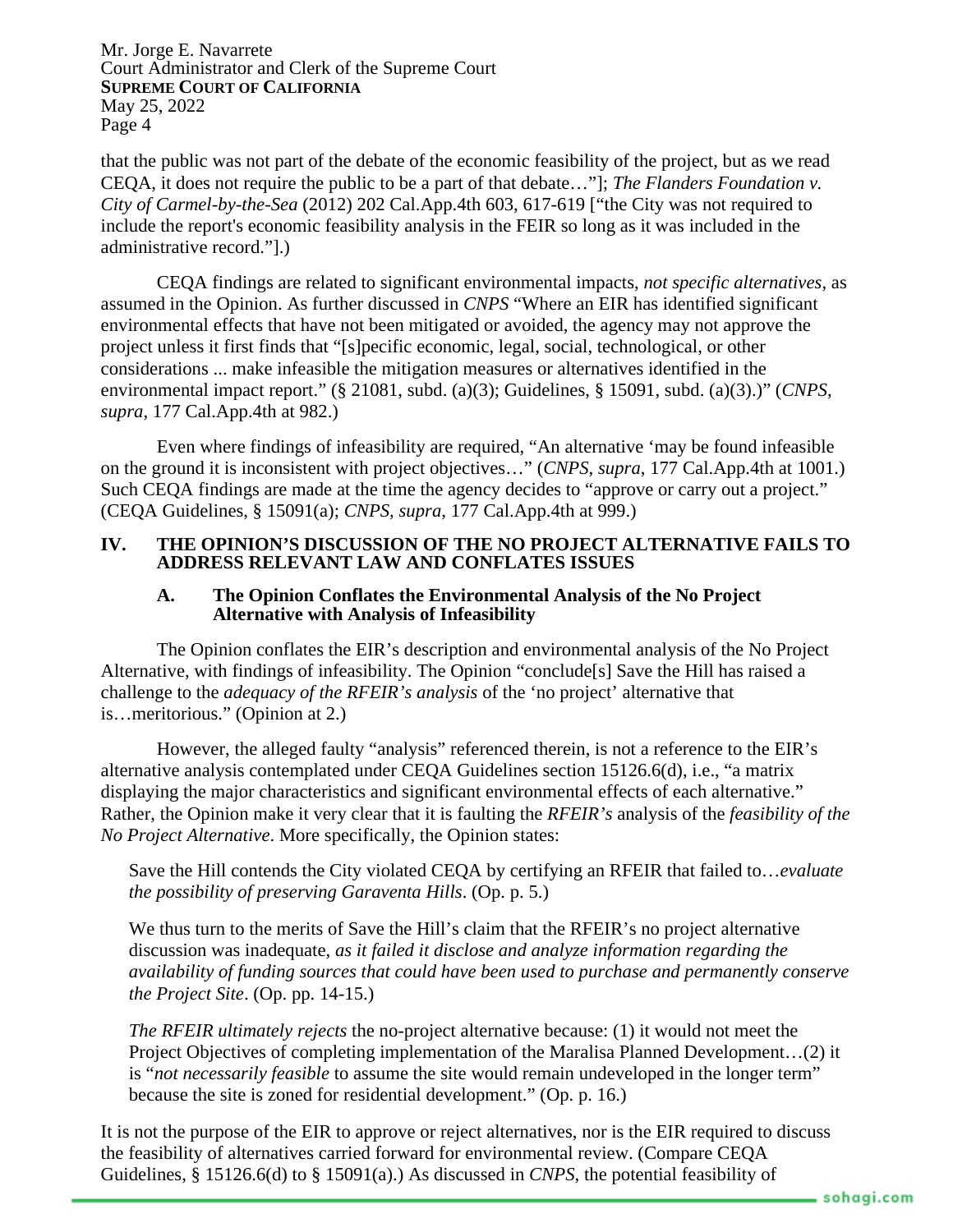alternatives at the EIR stage is only relevant when determining what alternatives *to include in the EIR for environmental analysis*. However, unlike *CNPS,* feasibility plays no role related to inclusion of the No Project Alternative in the EIR, which must be included as a matter of law, regardless of potential feasibility. (CEQA Guidelines, § 15126.6(e).) As discussed below in Section IV.B, every case that we are aware of that has addressed the issue of the timing of infeasibility findings has rejected the Opinion's holding that this information needs to be included in the EIR.

The conflation of legal issues in the Opinion, has also resulted in inconsistent factual information. The Opinion initially describes the No Project Alternative as "assum[ing] the proposed Project is not approved *and the site would remain in an undeveloped state, with no development of roadways or residences*." (Opinion p. 16.) However, the Opinion subsequently faults the No Project Alternative for taking the position that "conservation of the Garaventa Hills would not be a reasonably foreseeable consequence of implementing the no project alternative because the Project Site is already zoned for residential development and there is no known willing buyer…the Project's Site's zoning is not unalterable." (Opinion p. 18.)

This factual uncertainty onto itself warrants de-publication. Did the EIR's environmental analysis assume the No Project included no development, or did the EIR's analysis assume reasonably foreseeable growth based upon the existing zoning? The reader has no way of knowing. Even if the EIR did assume a No Project Alternative, consistent with the existing residential zoning, the CEQA Guidelines expressly allow such assumptions "*based on current plans*" i.e., the existing residential zoning. (CEQA Guidelines, § 15126.6(e); Section IV.F below.)

### **B. The Opinion's Conclusions on the Timing for Infeasibility Findings are in Direct Conflict with Well Established Case Law**

The Opinion faults the EIR for its alleged failure to *"disclose and analyze information regarding the availability of funding sources that could have been used to purchase and permanently conserve the Project Site*." (Opinion pp. 14-15.)

Every case that we are aware of that has directly addressed the procedure for adopting infeasibility findings has concluded that "*nowhere does the statute mandate that the EIR itself also contain an analysis of the feasibility of the various project alternatives or mitigation measures that it identifies.*" (*San Franciscans Upholding the Downtown Plan v. City & County of San Francisco, supra,* 102 Cal.App.4th 656, 689-690; *Sierra Club v. County of Napa, supra,* 121 Cal.App.4th 1490 ["In short, Sierra Club may be correct that the public was not part of the debate of the economic feasibility of the project, but as we read CEQA, it does not require the public to be a part of that debate…"]; *The Flanders Foundation v. City of Carme-by-the-Sea, supra,* 202 Cal.App.4th 603, 617-619 ["the City was not required to include the report's economic feasibility analysis in the FEIR so long as it was included in the administrative record."].)

The Opinion does not address or distinguish any of these cases. For this reason alone, the Opinion should be de-published. If allowed to stand, it creates a potential new tree of case law, completely untethered to decades of CEQA jurisprudence, which may induce other violations of CEQA (Section IV.C). While divergent opinions in other circumstances can be healthy, such opinions must acknowledge and distinguish existing case law, not ignore it.

### **C. The Opinion's Will Induce Public Agencies to Prematurely Reject Alternatives and Violate This Court's Holding in** *Save Tara*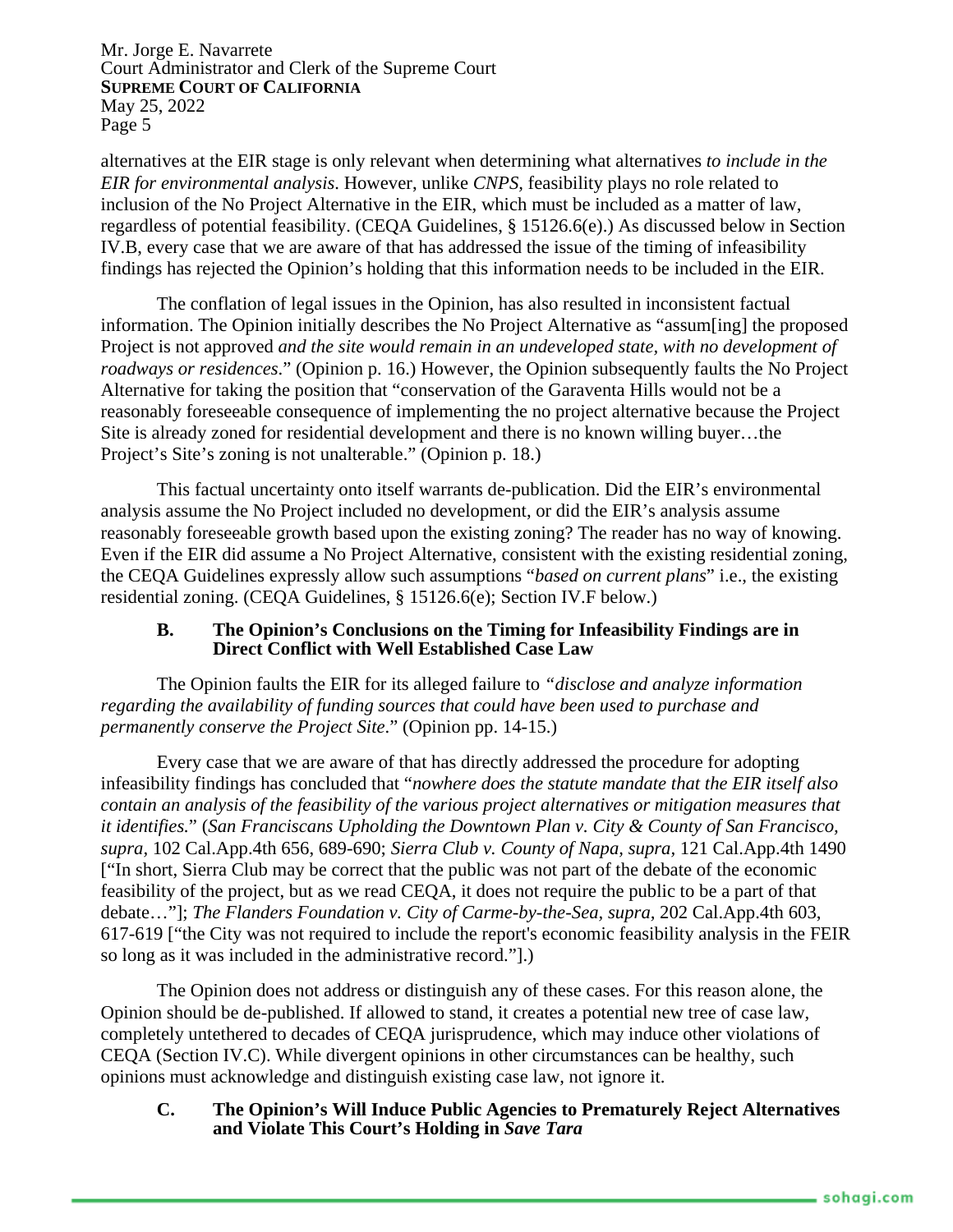The Opinion has concluded that the EIR was invalid for failure to reach an infeasibility conclusion on the No Project Alternative. More specifically, the Opinion upholds the trial court ruling "finding the RFEIR's determination of infeasibility for the no-project alternative inadequate." (Opinion p. 5.) However, there is nothing to suggest that this holding would be specific to the No Project Alternative alone, versus the other "build" alternatives. The court reached this conclusion relying upon the general proposition "an EIR which does not produce adequate information regarding alternatives cannot achieve the dual purposes served by the EIR, which is to enable the reviewing agency to make an informed decision and to make the decisionmaker's reasoning accessible to the public." (Opinion p. 15.) Taking the Opinion to its logical conclusions, public agencies will now be required to include formal feasibility/infeasibility findings as part of the *EIR's*  alternatives analysis, rather than the project approval process.

This type of analysis and conclusions will most assuredly lead to allegations of improper pre-commitment under CEQA. (*Save Tara v. City of West Hollywood* (2008) 45 Cal. 4th 116 ("*Save Tara*").) In *Save Tara* this Court faulted the City of West Hollywood because it "had already rejected the alternative uses of 1343 Laurel suggested in public comments." (*Id.* at 125.) This Court held that "agencies must not 'take any action' that significantly further a project 'in a manner *that forecloses alternatives* or mitigation measures that would ordinarily be part of CEQA review of that public project." (*Id.* at 138.) This Court further instructed that unlawful precommitment can occur under CEQA where "the agency has committed itself to the project …*so as to effectively preclude any alternative* or mitigation measures that CEQA would otherwise require to be considered, *including the alternative of not going forward with the project."*

Other cases had also found violations of CEQA because "the City had thus 'contracted away its power *to consider the full range of alternatives* and mitigation measures required by CEQA' and had precluded consideration of a 'no project' option.'" (Emphasis added; *Save Tara, supra,* at 138 quoting *Concerned McCloud Citizens v. McCloud Community Services Dist.* (2007) 147 Cal.App.4th 181, 196 ["agreement not project approval because, inter alia, it 'did not restrict the District's discretion to consider any and all mitigation measures*, including the 'no project' alternative*."].)

Yet if this newly created rule survives, public agencies will now be required to find alternatives infeasible or feasible at the Draft EIR stage, which will directly contradict this Court's holding in *Save Tara*. As noted above, in Section IV.B, this is also in direct conflict with the line of cases which states that actual feasibility is determined at the project approval phase of the CEQA process, *not the EIR phase*. Given the lack of consideration of the consequences of this Opinion and the potential to conflict with this Court's ruling in *Save Tara,* the Opinion should be de-published.

## **D. The Opinion Erroneously Requires Infeasibility Findings for Alternatives When There are no Significant and Unavoidable Impacts**

The Opinion upheld the agency's conclusions that biological/hydrological impacts were reduced to less than significant with mitigation. (Opinion pp. 25, 26, 29.) While left unstated in the Opinion, the City adopted findings that every impact was reduced to less than significant.<sup>[1](#page-5-0)</sup>

<span id="page-5-0"></span> $<sup>1</sup>$  More specifically, the adopted CEQA Findings state "No significant and unavoidable impacts</sup> were identified under the proposed Project. All Project impacts are either less than significant or can be reduced to those levels through implementation of the mitigation contained in this Draft EIR.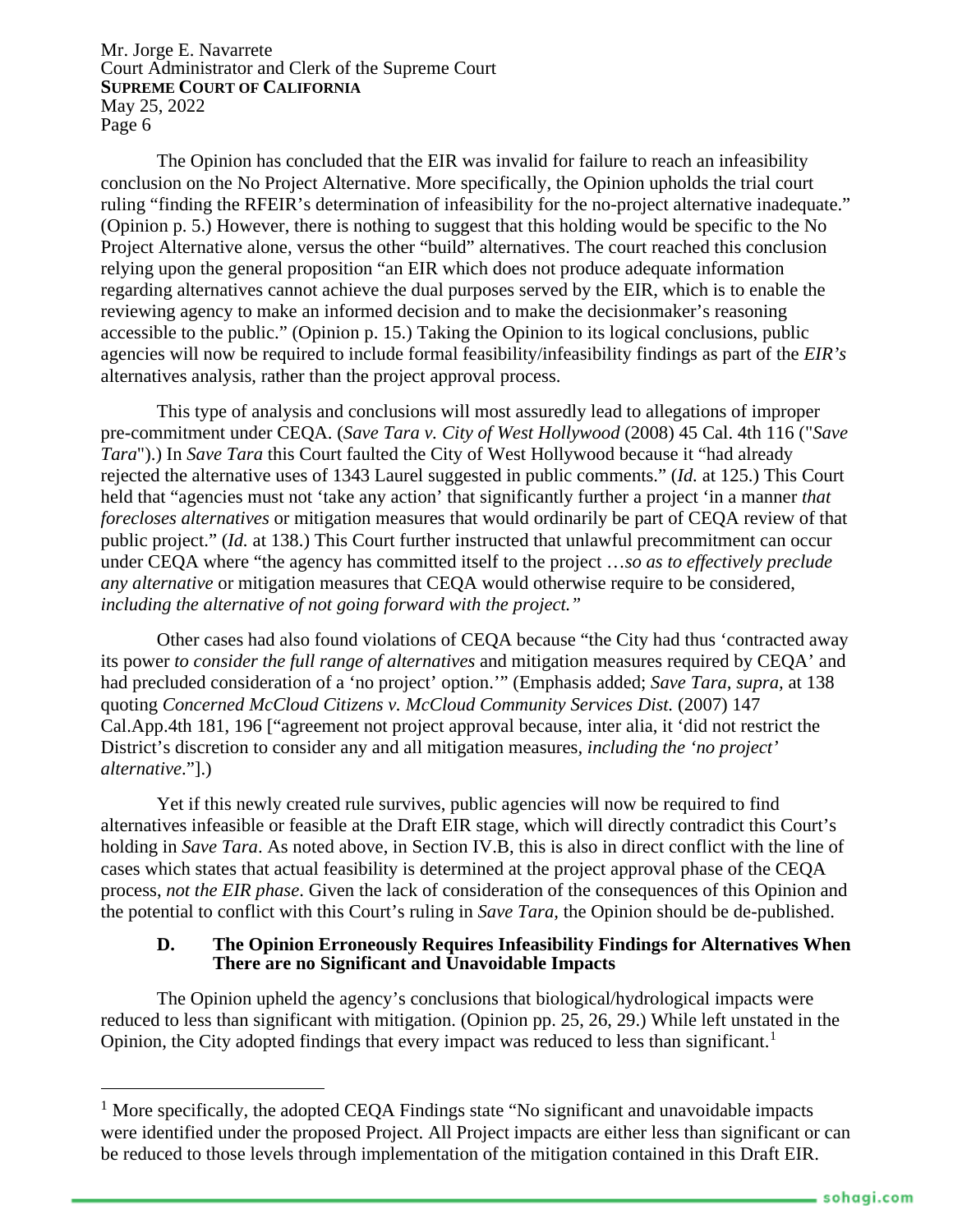Where all impacts are mitigated to less than significant, no findings of infeasibility for project alternatives are required under Section 15091(a)(3). Instead, the agency adopts findings under CEQA Guidelines section 15091(a)(1) that changes or alterations (i.e., mitigation measures) have been incorporated into the project to reduce impacts to less than significant. As inversely stated in *CNPS*: "Where an EIR has identified significant environmental effects *that have not been mitigated or avoided*, the agency may not approve the project unless it first finds that "[s]pecific economic, legal, social, technological, or other considerations … make infeasible the mitigation measures or alternatives identified in the environmental impact report." (*CNPS*, *supra,* at 982.)

Nevertheless, the Opinion still faults "the RFEIR's failure to adequately flesh out the feasibility of not going forward with the Project." (Opinion p. 10.) As a matter of law, no infeasibility findings are required in this situation. No Impacts were considered significant after adoption of findings under CEQA Guidelines section 15091(a)(1). The Opinion's implicit conclusion that such findings are required, without legal analysis, further warrants de-publication.

#### **E. The Opinion Implicitly and Erroneously Concludes that an Inability to Meet Project Objectives is Not Grounds for Rejection of Alternatives**

As the Opinion notes, the No Project Alternative was ultimately rejected because (1) "it would not meet the Project's objectives," and (2) it is "not necessarily feasible to assume the site would remain undeveloped in the long term." (Opinion p. 16.)

Even assuming, arguendo, that infeasibility findings were necessary (irrespective of the lack of significant impacts), the Opinion does not explain why an inability to meet the project objectives is an insufficient rationale for rejecting the No Project Alternative. As discussed in *CNPS* "An alternative 'may be found infeasible on the ground it is inconsistent with project objectives…" (*CNPS, supra,* at 1001; see also *Los Angeles Conservancy v. City of West Hollywood* (2017) 18 Cal.App.5h 1031, 1041-1043 ["a public agency may find that an alternative is "infeasible" if it determines, based upon the balancing of the statutory factors, *that an alternative cannot meet project objectives* or 'is impractical or undesirable from a policy standpoint.'"]; *Rialto Citizens for Responsible Growth v. City of Rialto* (2012) 208 Cal.App.4th 899, 948-949.) As the Court in *West Hollywood* stated "An agency's finding of infeasibility for this purpose is 'entitled to great deference' and 'presumed correct.'" (*City of West Hollywood* at 1042.)

The implicit assumption is that the failure to meet project objectives is an insufficient basis for infeasibility findings. The Opinion's failure to directly address this point, or provide any legal rationale for overturning long standing precedent*,* warrants de-publication.

### **F. The Opinion's Failure to Address the Consequences of the Existing Zoning on the No Project Alternative Description**

The Opinion also acknowledges that "the Project Site is zoned for residential development" but faults the No Project Alternative for taking the position that "conservation of the Garaventa Hills would not be reasonably foreseeable consequence of implementing the no project alternative because the Project Site is already zoned for residential development and there is no known willing buyer…the Project's Site's zoning is not unalterable." (Opinion p. 18.)

Because of the low impact of the proposed Project, differences between it and the Alternatives are marginal and limited to reductions in already less than significant impacts." (AR001547.)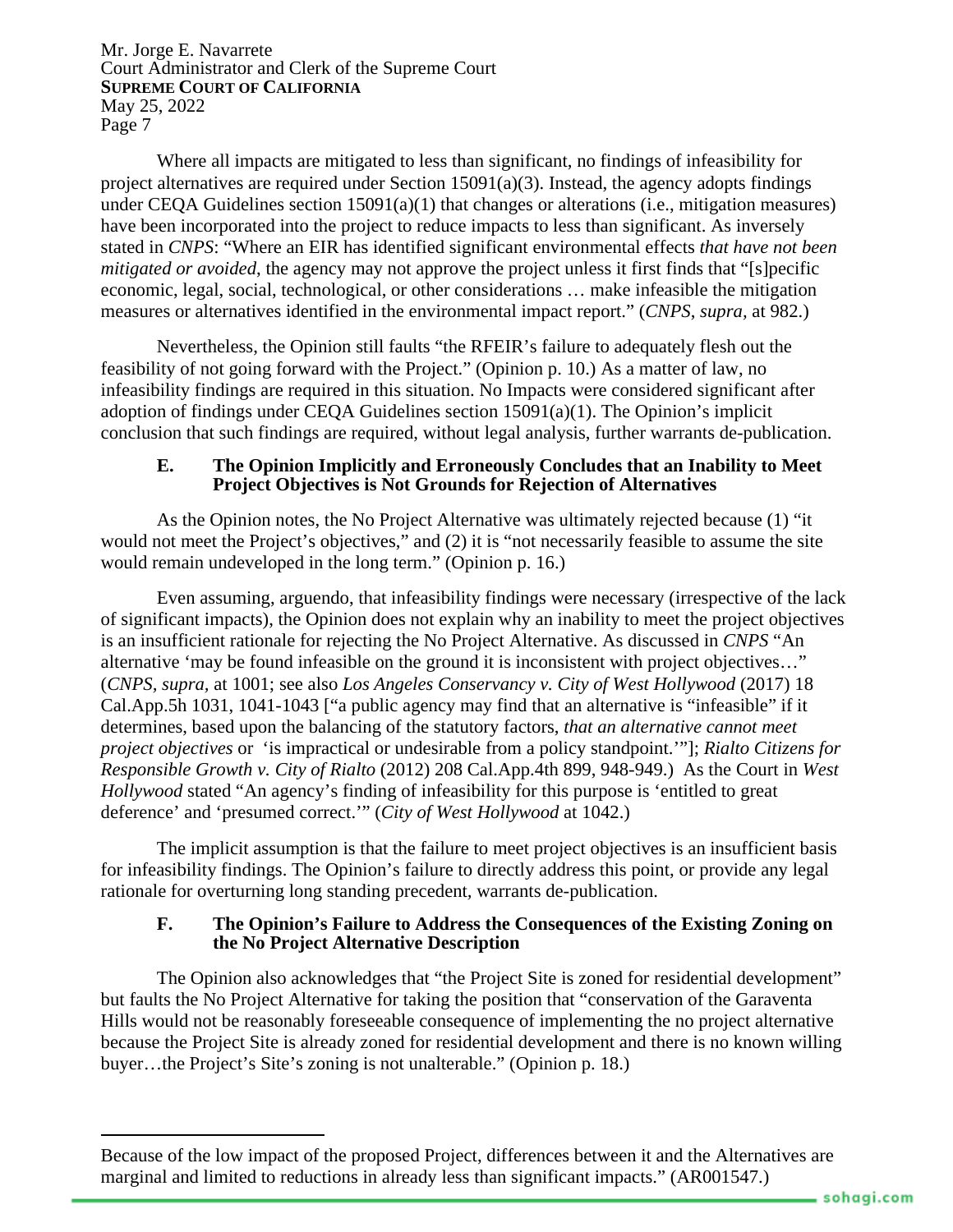Even if the EIR did assume the No Project Alternative would include development consistent with residential zoning, the CEQA Guidelines expressly contemplate a No Project Alternative "*based on current plans,*" i.e., the existing residential zoning (CEQA Guidelines, § 15126.6(e); See also *Citizens v. Goleta Valley v. Board of Supervisors of Santa Barbara County* (1990) 52 Cal.3d 553, 571-573 ["To be sure, the general plan is not immutable, far from it, but it may not be trifled with lightly."].) While the Opinion is correct that zoning is generally subject to amendment (see subsection IV. $F(1)$  below), the fact that it can be amended in the abstract is legally irrelevant to the description of the no project alternative. By admission of the Opinion, the No Project Alternative can be based upon "current plans." (Opinion p. 15.) The Opinion makes no attempt to explain the rationale for its conclusion that it must assume unspecified future zoning.

Furthermore, what is or is not included in the description of the No Project Alternative is subject to the substantial evidence standard. As the Court in *Central Delta Water Agency* explained "Did the EIR adequately describe the existing conditions and offer a plausible vision of the foreseeable future." (*Central Delta Water Agency, supra,* at 196.) As the Opinion tacitly acknowledges, a "reviewing court 'may not set aside an agency's approval of an EIR on the ground that an opposite conclusion would have been equally or more reasonable'…our task is not to weigh conflicting evidence and determine who has the better argument." (Opinion p. 8.)

While generally acknowledging this standard, the Opinion does not apply it to the facts of the case. The Opinion correctly notes that "the Project Site's zoning designation is not unalterable," however, that does not compel the conclusion that the No Project Alternative must ignore the existing zoning. Indeed, the CEQA Guidelines suggest the opposite is typically correct; i.e., that the no project assumes the "*current plans*." (CEQA Guidelines, § 15126.6(e).)

The courts are supposed to afford "great weight" to the CEQA Guidelines. (*Laurel Heights Improvement Association v. Regents of Univ. of Cal.* (1988) 47 Cal.3d 376, 391, fn2.) While the Opinion acknowledged the general standards for the description of the No Project Alternative, it cast aside this guidance and well-established case law, without providing any legal rationale. This too warrants de-publication.

### *1. The Opinion's Suggestion that the City Can Amend the Site's Residential Zoning Ignores State Housing Law*

The Opinion assumes that the site can be preserved for open space in lieu of housing, stating "the use of zoning to facilitate the available of private recreational facilities to the residents of [a city] is within the scope of the city's police power." (Opinion p. 18.) However, this statement ignores the realities of modern housing law, which presume approval of housing, and place the burden on public agencies for denial. (Gov. Code, § 65589.5(c)(2)(L).)

The Housing Accountability Act prohibits the denial of housing projects unless "[t]here is no feasible method to satisfactorily mitigate or avoid the adverse impact." (Gov. Code, § 65589.5(j).) Similar findings are required under state housing element law, which require, as a condition precedent to a reduction in residential density, that the agency find: (1) the denial/reduction is consistent with the adopted general plan, and (2) the remaining sites identified in the housing element are adequate to accommodate the jurisdiction's share of the regional housing need. (Gov. Code, § 65863.)

Indeed, recent amendments under the Housing Crisis Act generally preclude amendments to residential development regulations which result in a less intensive residential use in comparison to the regulations in place on January 1, 2018. (S.B. 330; Gov. Code, § 66300(b)(l)(A).) See also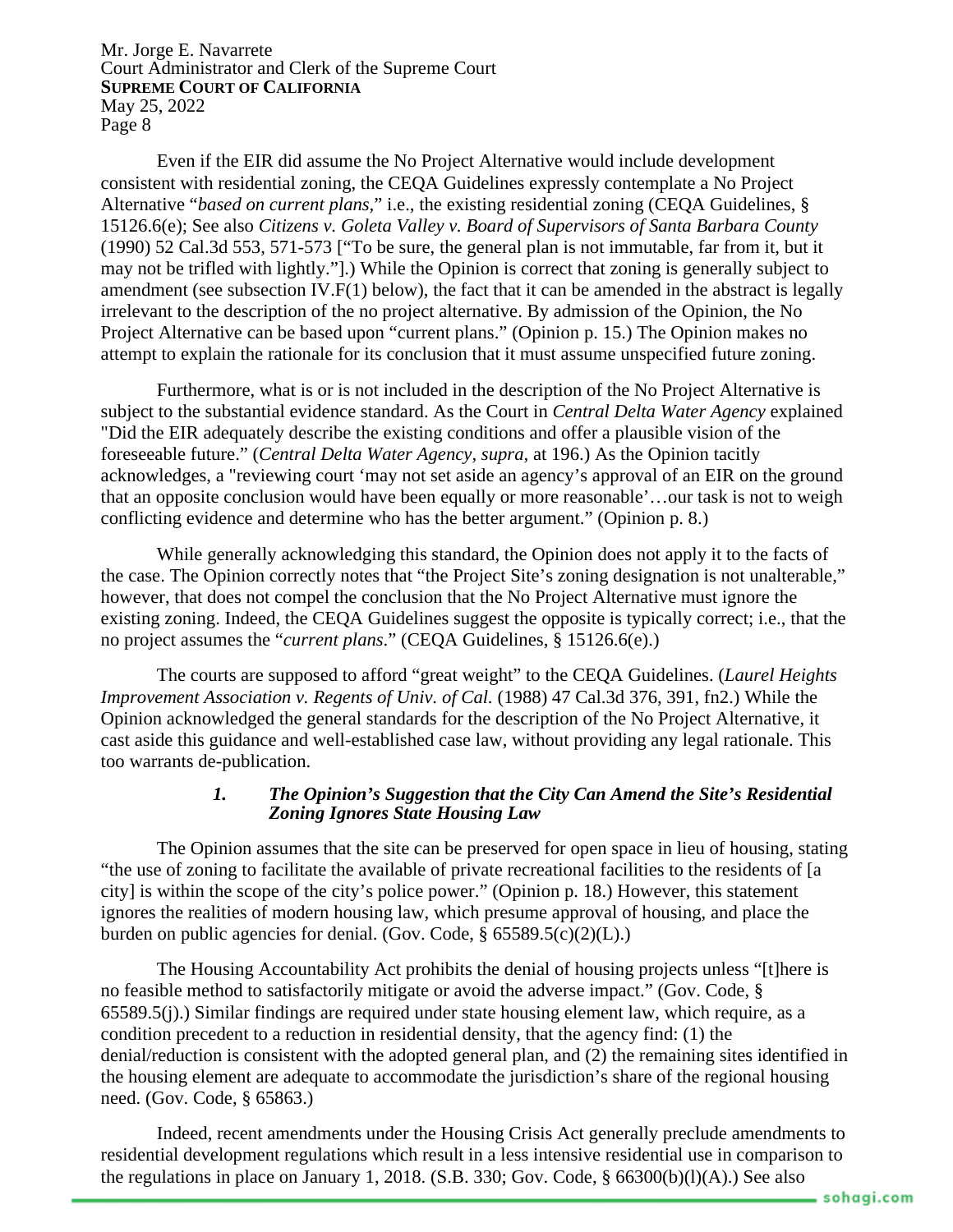*California Renters Legal Advocacy and Education Fund v. City of San Mateo* (2021) 68 Cal.App.5th 820 [the City's denial of a housing project was based upon impermissible subjective design standards.]; *Ruegg & Ellsworth v. City of Berkeley* (2021) 63 Cal.App.5th 277 [City's denial of a housing project was impermissible.]; *Honchariw v. County of Stanislaus* (2011) 200 Cal.App.4th 1066 [Agency improperly denied housing under the Housing Accountability Act,].)

Public agencies are also required to consider a "thorough analysis of the economic, social, and environmental effects of [denial of a residential project]." (Gov. Code, § 65589.5(b).) As the Legislature concluded, "[t]he lack of housing, including emergency shelters, is a critical problem that threatens the economic, environmental, and social quality of life in California. Among the consequences of those actions are…*reduced mobility*, *urban sprawl*, *excessive commuting*, and *air quality deterioration*." (Gov. Code, § 65589.5(a)(1)(C).) As also acknowledged by this Court "the future residents and occupants of development enabled by Project approval would exist and live somewhere else if this Project is not approved." (*Center for Biological Diversity v. Dept. of Fish & Wildlife* (2015) 62 Cal.4th 204, 257; See also *Tiburon Open Space Committee v. County of Marin*  (2022 Case No. A159860), Opinion pp. 105-108.)

The Project's EIR contains no significant and unavoidable impacts; this would likely preclude a finding for denial under Government Code section 65589.5(j). Similarly, SB 330 generally precludes legislative amendments which result in a less intensive residential use in comparison to the regulations in place in 2018. (Gov. Code,  $\S$  66300(b)(l)(A).) Even if zoning amendments were feasible, denial would simply shift impacts to another location, resulting in urban sprawl, with its increased environmental impacts.

## **G. The Opinion's Failure to Address Case Law on Off-Site Locations**

As noted in Section IV.F, a No Project Alternative that includes no residential development at the project site, is not a true "no development" alternative in California. Rather, it simply shifts development to another location. The Opinion generally acknowledged this concept, noting that Petitioner's asked "whether Lafferty owned other land in the City 'more suitable for building' whether the owner 'could sell the *development credits to another builder in a more suitable area*" so that habitat [at the project site] would be saved of [sic] forever.'" (Opinion p. 11.)

Indeed, as this Court has acknowledged "the future residents and occupants of development enabled by Project approval would exist and live somewhere else if this Project is not approved." "CEQA is not intended as a population control measure." (*Center for Biological Diversity v. Dept. of Fish & Wildlife* (2015) 62 Cal.4th 204, 257.) State housing law would likely also require the City to immediately up-zone another location for residential uses. (Gov. Code, §§ 66300(b)(l)(A) and (h)(2)(i) [requiring concurrent up-zoning in another location for a reduction in residential development.].)

Despite these realities, the decision makes no effort to address the well-established body of law on alternative sites, which is cited in the CEQA Guidelines itself. (CEQA Guidelines, § 15126.6(f)(1) and (2); citing *Citizens of Goleta Valley v. Board of Supervisors* (1990) 52 Cal.3d 553; *Save Our Residential Environment v. City of West Hollywood* (1992) 9 Cal.App.4th 1745, 1753, fn. 1.) As discussed in CEQA Guidelines section 15126.6(f)(2)(A) "the key question and first step in the analysis *is whether any of the significant effects of the project would be avoided or substantially lessened* by putting the project in another location." As discussed above in Section IV.D, there are no significant and unavoidable impacts, consequently, such an alternative is not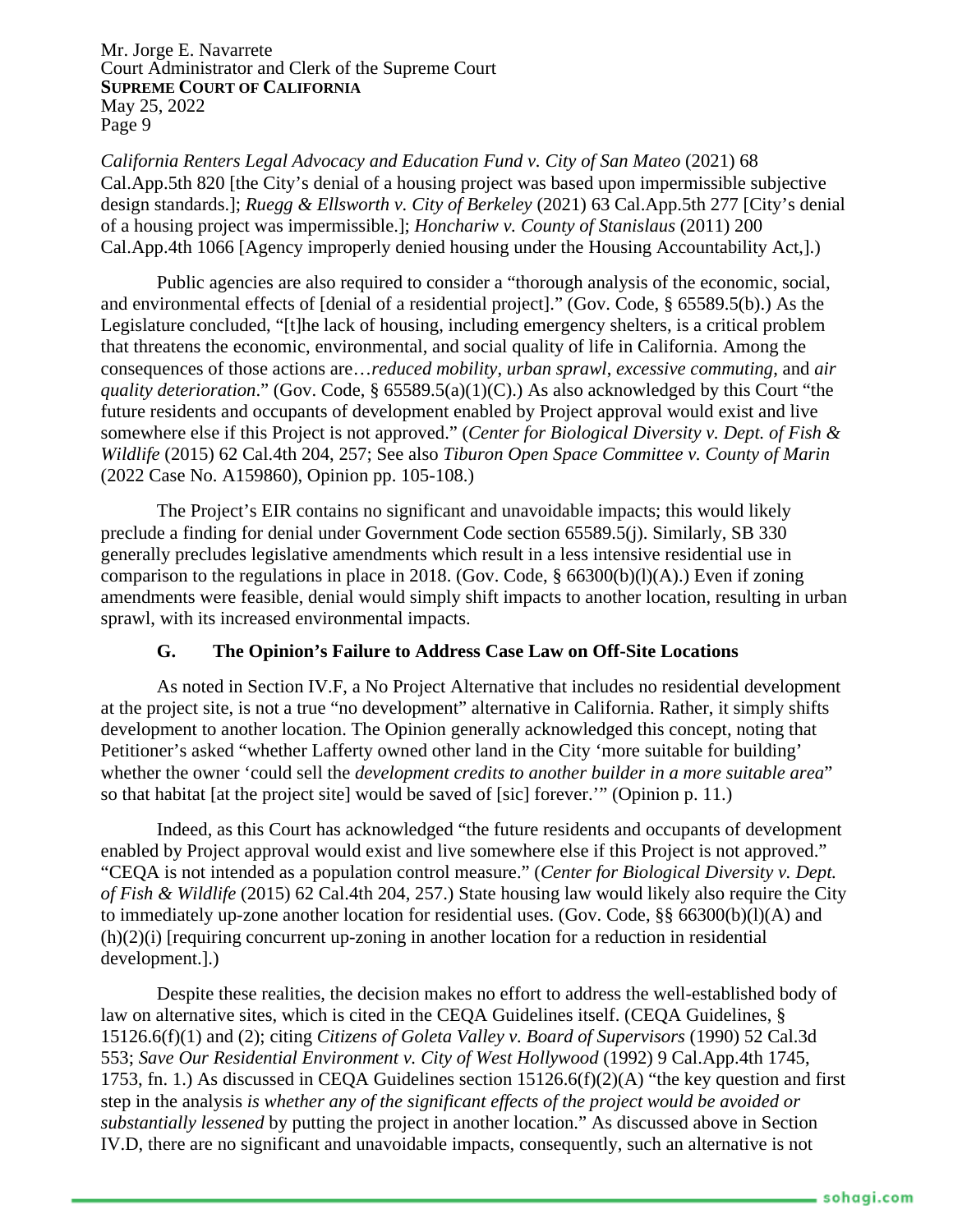warranted under CEQA. The Opinion's failure to address these issues, and the well-established body of law on off-site alternatives further warrants de-publication.

#### **V. THE OPINION'S ANALYSIS OF EXHAUSTION SIMILARLY CONFLATES SEPARATE AND DISTINCT LEGAL ISSUES**

As noted above, the Opinion conflates the requirements for an environmental analysis of the No Project Alternative, with CEQA's infeasibility findings. These errors permeate the Opinion, including the analysis of exhaustion. (Opinion pp. 8-14.) The court found that Appellant had exhausted its administrative remedies related to the challenges to the No Project Alternative. However, the Opinion makes it clear that this is a challenge the "the RFEIR's failure to adequately flesh out *the feasibility* of not going forward with the Project." (Opinion pp. 10-13.)

Consequently, the focus of the Opinion's exhaustion analysis is predicated on exhaustion of the incorrect legal argument. I.e. the court found that Petitioner exhausted administrative remedies for challenging the CEQA infeasibility findings under CEQA Guidelines section 15091(a)(3). However, as noted above, there is no requirement for that discussion to be included in the EIR.

The court's analysis of exhaustion should have been focused on whether Petitioners properly challenged the *description* or environmental analysis of the No Project Alternative, i.e., CEQA Guidelines section 15126.6(d) ["a matrix displaying the major characteristics and significant environmental effects of each alternative…but in less detail than the significant effects of the project as proposed."].) Given that the Opinion's analysis of exhaustion also conflates separate and distinct legal issues, it too should be de-published.

### **VI. CONCLUSION**

The Opinion should be de-published because it confuses and conflates distinct legal issues under CEQA. If allowed to stand, it creates a potential new tree of CEQA case law, completely untethered to decades of jurisprudence at the root of CEQA. It also runs the risk of inducing public agencies to unlawfully and prematurely reject alternatives in violation of this Court's holding in *Save Tara*. The Opinion also makes a number of other legal errors which directly contradict well established law and make it ill-suited as citable precedent. For these reasons, CSAC and the League respectfully request that the Court order that the opinion of Division Five of the First District Court of Appeal in this case be de-published.

Very truly yours,

R. TYSON SOHAGI

THE SOHAGI LAW GROUP, PLC

W:\C\999\100\00715025.DOCX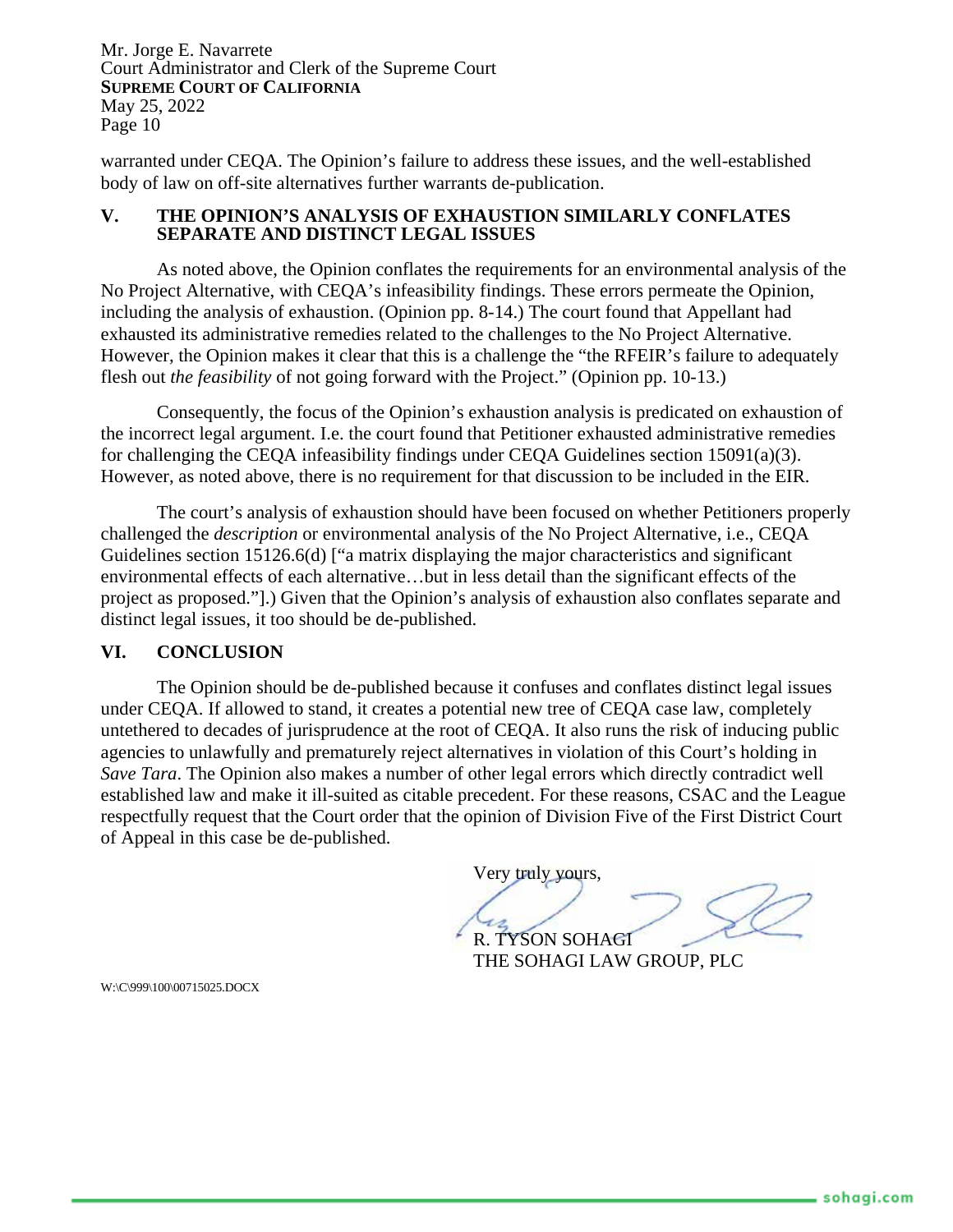#### **PROOF OF SERVICE**

## *Save the Hill v. City of Livermore*  **Case No. A161573**

#### **STATE OF CALIFORNIA, COUNTY OF LOS ANGELES**

At the time of service, I was over 18 years of age and not a party to this action. I am employed in the County of Los Angeles, State of California. My business address is 11999 San Vicente Boulevard, Suite 150, Los Angeles, CA 90049-5136.

On May 25, 2022, I served true copies of the following document(s) described as **REQUEST FOR DE-PUBLICATION** on the interested parties in this action as follows:

## **SEE ATTACHED SERVICE LIST**

**BY ELECTRONIC SERVICE:** I electronically filed the document(s) with the Clerk of the Court by using the TrueFiling system. Participants in the case who are registered users will be served by the TrueFiling system. Participants in the case who are not registered users will be served by mail or by other means permitted by the court rules.

I declare under penalty of perjury under the laws of the State of California that the foregoing is true and correct.

Executed on May 25, 2022, at Los Angeles, California.

Cheronsmallece

Cheron J. McAleece